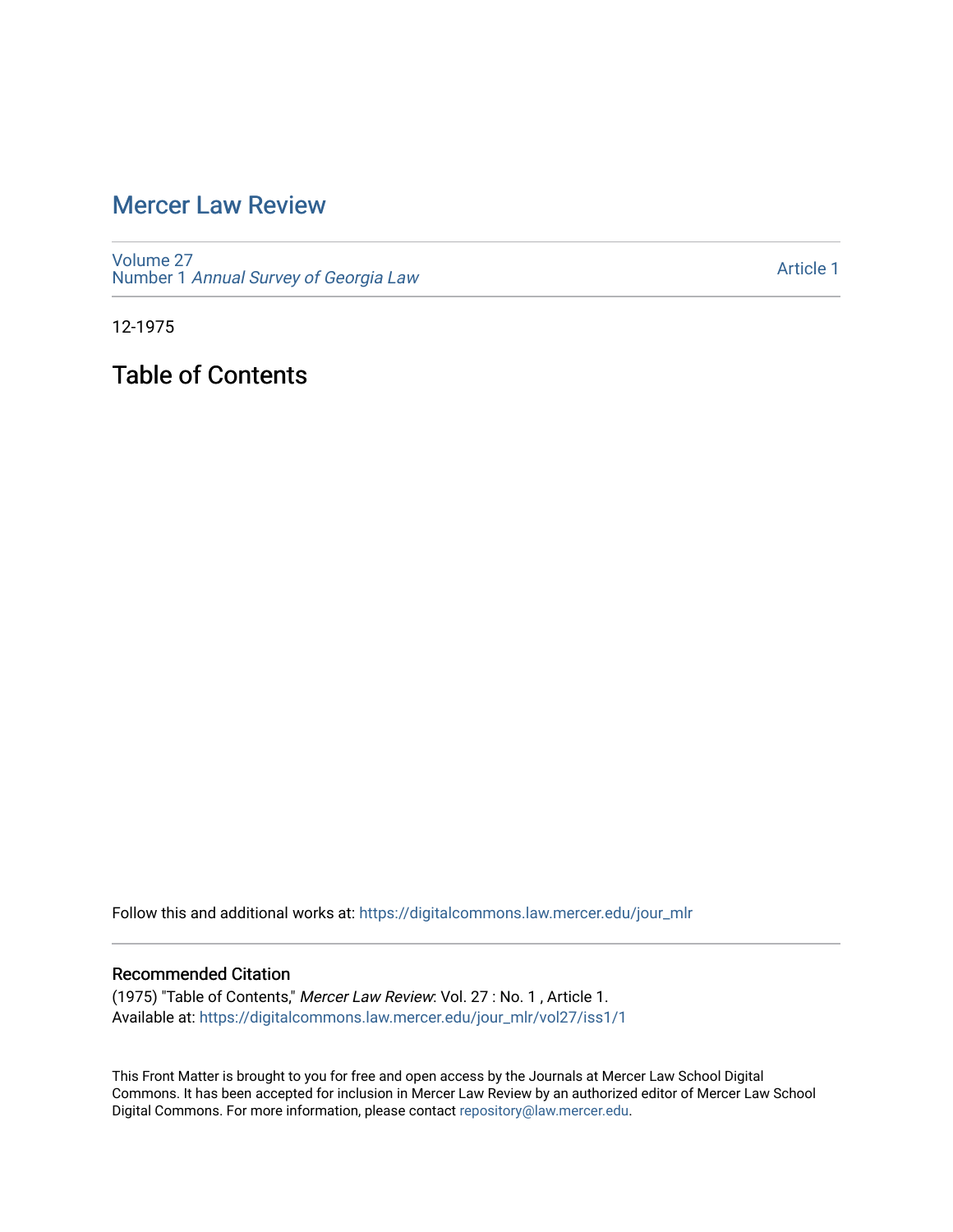# **TABLE OF CONTENTS**

## **ANNUAL** SURVEY OF GEORGIA LAW

June **1,** 1974 **-** May **31, 1975**

#### SURVEY ARTICLES

| APPELLATE PRACTICE AND PROCEDURE  Tommy Day Wilcox                                                                 | $\mathbf{1}$ |
|--------------------------------------------------------------------------------------------------------------------|--------------|
|                                                                                                                    | 11           |
|                                                                                                                    | 23           |
| CONSTITUTIONAL LAW  W. Tarver Rountree                                                                             | 35           |
|                                                                                                                    | 45           |
|                                                                                                                    | 57           |
| DOMESTIC RELATIONS  Barry B. McGough<br>Lucy S. McGough                                                            | -79          |
|                                                                                                                    | 109          |
| INSURANCE  Maximilian A. Pock                                                                                      | 121          |
| LOCAL GOVERNMENT LAW  R. Perry Sentell, Jr. 141                                                                    |              |
| REAL PROPERTY  George A. Pindar 175                                                                                |              |
|                                                                                                                    |              |
| TORTS CONSULTERING TORTS (Separate Line of Mardy Gregory, Jr. 221)                                                 |              |
| C. Ronald Ellington 235                                                                                            |              |
| TRUSTS, WILLS, AND ADMINISTRATION OF<br>ESTATES [10] ESTATES [261] [261] ESTATES [261] ESTATES [261] ESTATES [261] |              |

### SPECIAL CONTRIBUTIONS

| CONSTITUTIONAL ISSUES IN FEDERAL                     |  |
|------------------------------------------------------|--|
| A GLANCE AT SUMMARY JUDGMENT  Thomas J. Browning 285 |  |
| PATTERN JURY INSTRUCTIONS  Luther C. Hames, Jr. 291  |  |
| DEVELOPMENTS IN THE GEORGIA LAW OF SECURITIES        |  |
|                                                      |  |